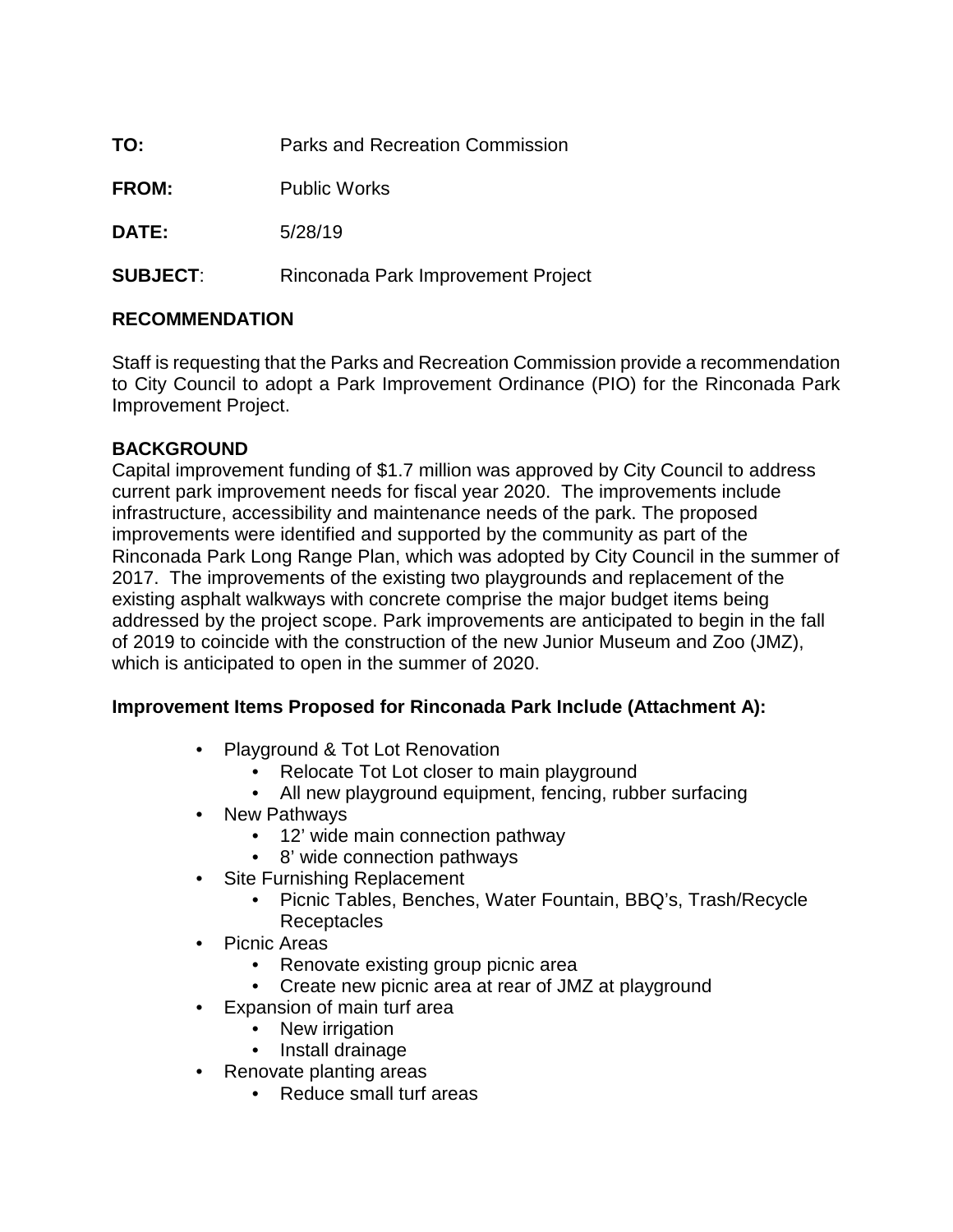- Native/Habitat planting
- Pollinator garden
- Directional signage

## • **Bid Alternate Scope**

• Restroom

For more information regarding the current Rinconada Park Improvement project please visit the project web page at:<https://www.cityofpaloalto.org/rinconadaplan>

For more information regarding the Rinconada Park Long Range Plan and process please visit the project web page at: <https://www.cityofpaloalto.org/gov/depts/pwd/rinconadaplan.asp>

### **DISCUSSION**

As part of the community engagement for the Rinconada Park Improvement Project a series of meetings were held to review the proposed plan. The following meetings were held to review and provide input on the proposed park improvements:

- Community meeting February 21, 2019
- Parks and Recreation Commission February 26, 2019
- Teen Advisory Board March 5
- Palo Alto Youth Council March 19
- Community meeting April 4

The following sections review the input received in those meetings and how the proposed improvement plan addresses that input.

### **Parks and Recreation Plan Input**

Comments received from the Parks and Recreation Commission, and how the comments were resolved are provided below.

Comment: Relocate and disperse adult fitness equipment to outside of the defined playground area.

Response: Adult fitness equipment moved to outside of play area.

Comment: Review location of transit stop along Middlefield Road

Response: A transit stop currently exists along Middlefield Road near the school. Transportation will review the optimal location of transit stop along Middlefield with the new JMZ and parking lot as well as the new bike/pedestrian route at Kellogg.

Comment: Remove decomposed granite pathway from scope.

Response: Decomposed granite was removed from the plan for budget considerations.

Comment: Maintain restroom in the bid plan.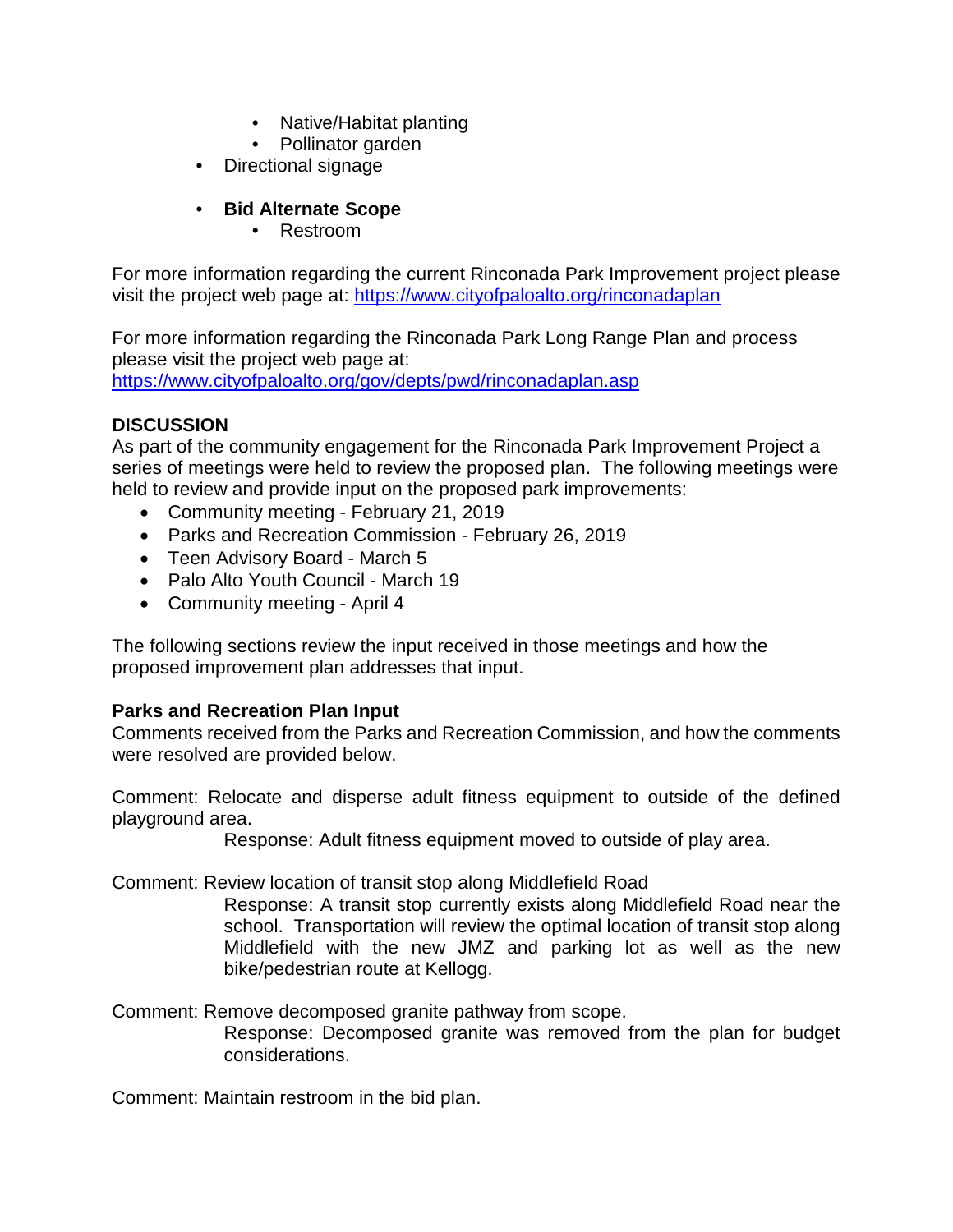Response: A new restroom will remain a bid alternate in the plan. The restroom installation will be determined by the overall project bids.

Comment: Solicit further teen input.

Response: A meeting with the Palo Alto Teen Advisory Board and Youth Council were held to obtain input on the proposed plan.

Comment: Add a flashing light at Kellogg.

Response: Transportation is determining the feasibility of installing a flashing light at the Kellogg intersection of Middlefield.

Comment: Review future phases to guide scope.

Response: Future phases of Rinconada were reviewed by staff to determine project scope.

- Pathway improvements
- **Playground is due for renovation (15+ years)**
- Coincide with the JMZ and parking lot project
- Added picnic areas are needed in the park
- **Current group picnic area in need of renovation**
- Site furnishing needs replacement
- **Follow the phase scope of work established by Long Range Plan**

Comment: Scope of project to reflect family activities (playground and picnic), future phases focus on other park activities (fitness, art etc.)

> Response: The project scope was established to meet current maintenance and access needs of the park, while addressing the aging playground equipment. The proposed project provides for family activities such as play and picnicking, as well as fitness opportunities of stand-alone equipment and walking loop path.

#### **Community Meeting Plan Input**

Two community meetings were held to review the proposed improvements. The following input was provided by the community, which is followed by how the input has been addressed in the plan.

Comment: Improve and expand the parking lot.

Response: As part of the Junior Museum and Zoo (JMZ) Project the parking lot will be reconfigured, but not expanded.

Comment: Improve entry into the park from the parking lot.

Comment: Maintain Hopkins parking lot connection.

Response: A driveway connection on Hopkins will be maintained in the parking lot.

Comment: Create a better link between Middlefield and the park.

Response: A new bike/pedestrian path will be constructed as part of the JMZ project from the Kellogg intersection into the park.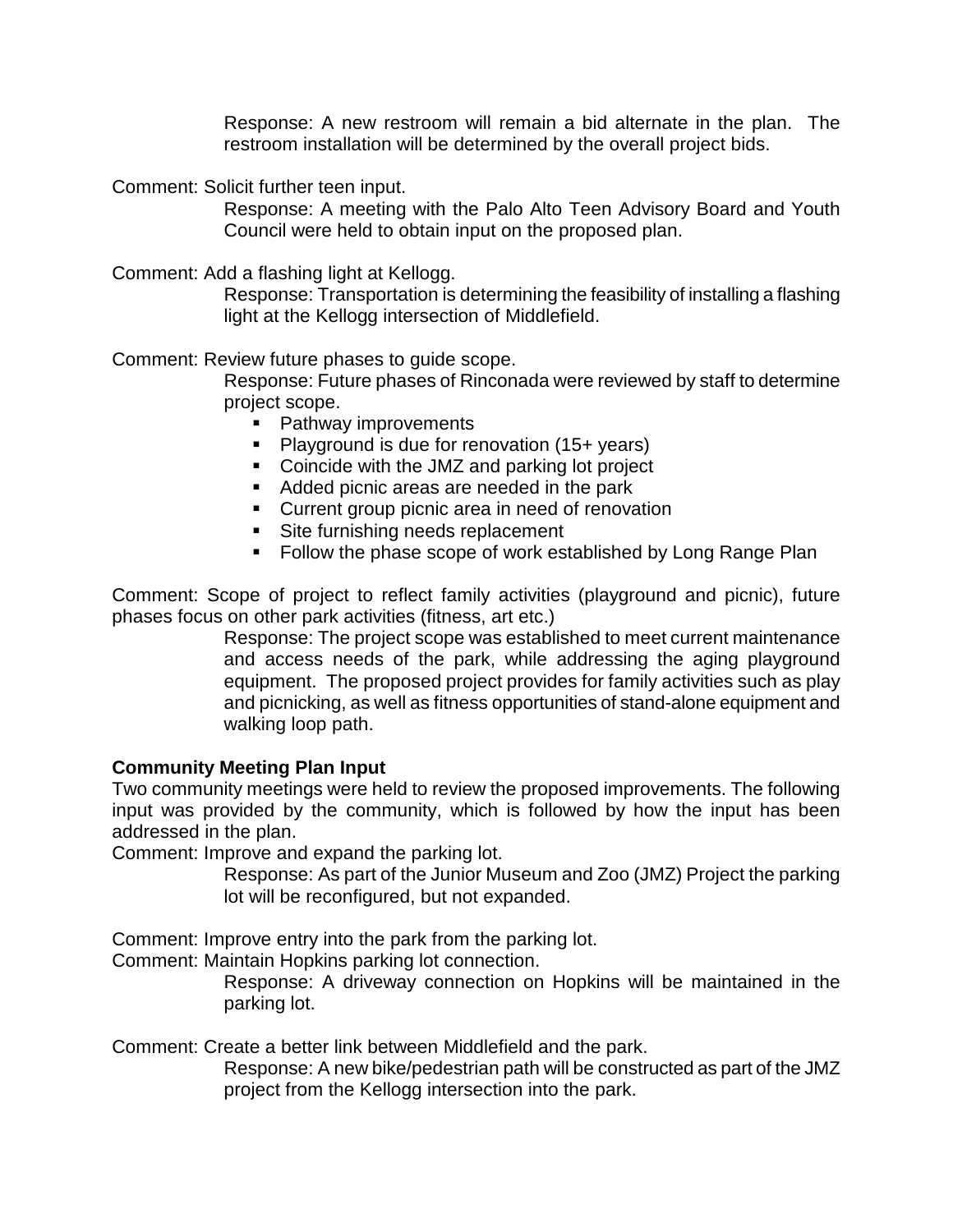Comment: Provide more climbing structures in the playground.

Response: Additional climbing structures were added to the playground.

Comment: Move adult fitness to outside of playground.

Response: The adult fitness equipment was relocated outside of the playground.

Comment: Increase size of existing pathways.

Response: New pathways will range from 12' to 8' in the west end of the park.

Comment: Maintain and improve rear school access. Response: Rear school access will be maintained and improved with the addition of a more direct path from Hopkins to the rear school gate.

Comment: Maintain school access during construction. Response: Access to the school will be maintained during the construction phase of the project.

Comment: Limit the number of trees to be removed.

Response: One tree is proposed to be removed at the park entry to create a clear access path into the park. The non-native tree is also crowding out a native oak tree and its removal is recommended with limited loss of overall canopy and an improved growth environment for the native tree.

### **Youth Council and Teen Advisory Board Meeting Plan Input (Attachment B)**

The proposed Rinconada Improvement Plan was presented to both youth groups with question and answer period, and a task asking what they would like to see in the plans for the park. The Youth Council was also asked to provide input about why inclusive playgrounds are needed in the community. These responses can be found in (Attachment C). Most of the park amenities identified by the responses were already included in the design including: Shady places to sit, drinking fountain, new park furnishings, fitness equipment, and expanded seating and picnic areas. Other items like volleyball courts, a climbing wall, basketball courts and food carts and trucks can be explored with future improvement phases.

With the expanded picnic area at the rear of the zoo it was suggested this space could be used for teen events and meetings and could include a partnership with the Junior Museum and Zoo to assist with programming.

### **Park Improvement Ordinance (Attachment C)**

Staff is recommending the Parks and Recreation Commission recommend to City Council the adoption of a Park Improvement Ordinance for the Rinconada Park Improvements.